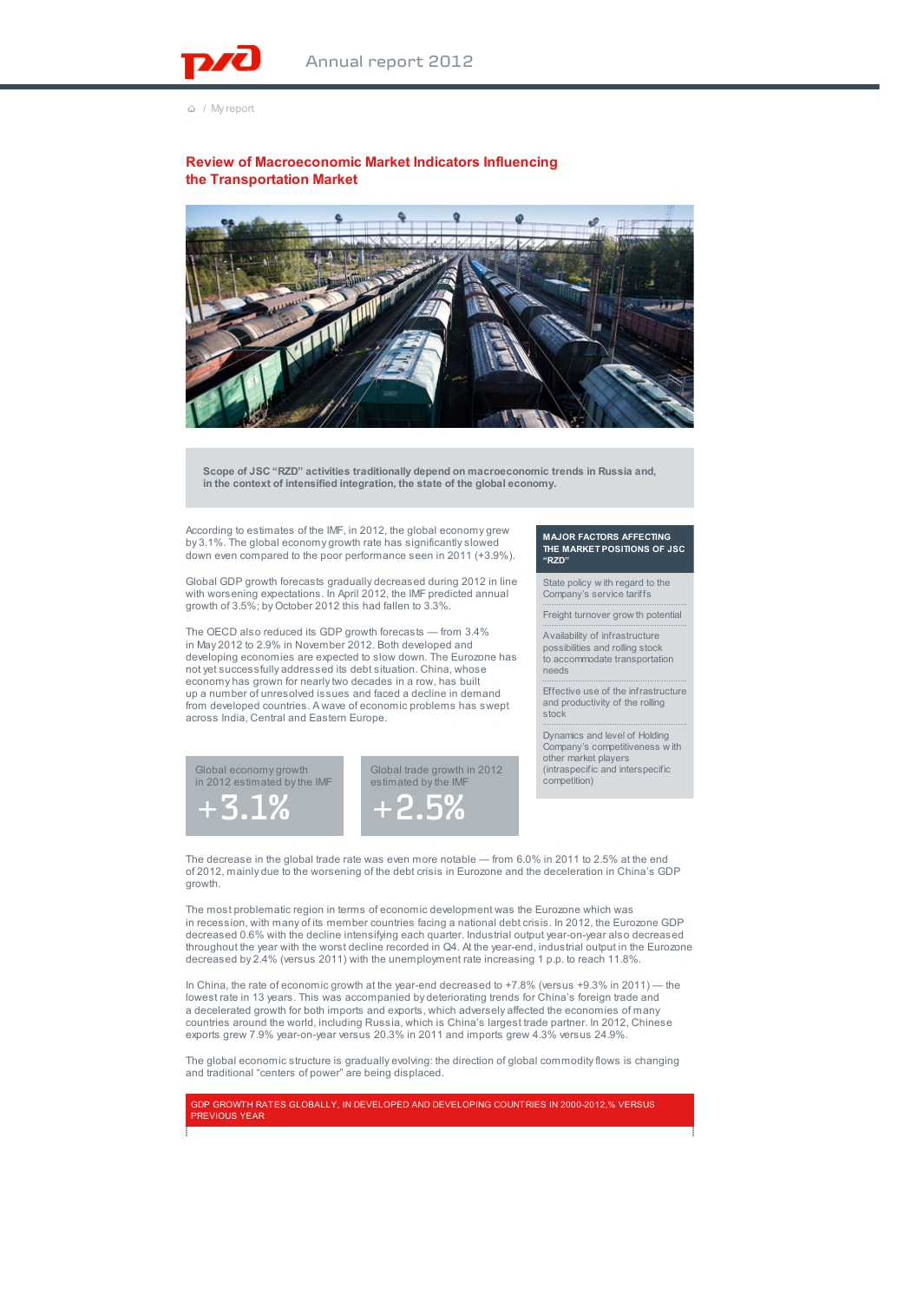







In the first half of 2012, the Russian economy was relatively stable, but in the second half, the trend towards decelerated growth against the most critical macroeconomic indicators became significantly stronger.

At the end of 2012, GDP increased 3.4% (versus 4.3% in 2011). GDP annual growth on a current basis amounted to RUR 62.6 trn. According to experts, increase in domestic demand was the main economic growth driver in Russia in 2012.

Despite the decelerated growth rate of the global economy, Russian exports and imports reached record levels in 2012. However their growth rate decreased considerably: exports increased 2.4% (versus 31.3% in 2011) and imports increased 5.4% (versus 29.7% in 2011).

The rate of economic growth was adversely affected by poor harvests: in particular, drought conditions led to a much lower grain yield against a very favorable yield in 2011. Overall, the volume of agricultural produce decreased by 4.7% against an increase of 23% in 2011.

Gain in industrial output amounted to only 2.6% versus 4.7% in the previous year. In December 2012, this figure was at its lowest (+1.4% year-on-year). Independent experts also spoke about the exacerbation<br>of negative trends in industrial production. The Institute of Natural Monopolies (INM) noted an increased<br>gap between dem INMdemand ratio increased by just 0.4%.

GLOBAL TRADE GROWTH RATE IN 2000-2012,% VERSUS PREVIOUS YEAR